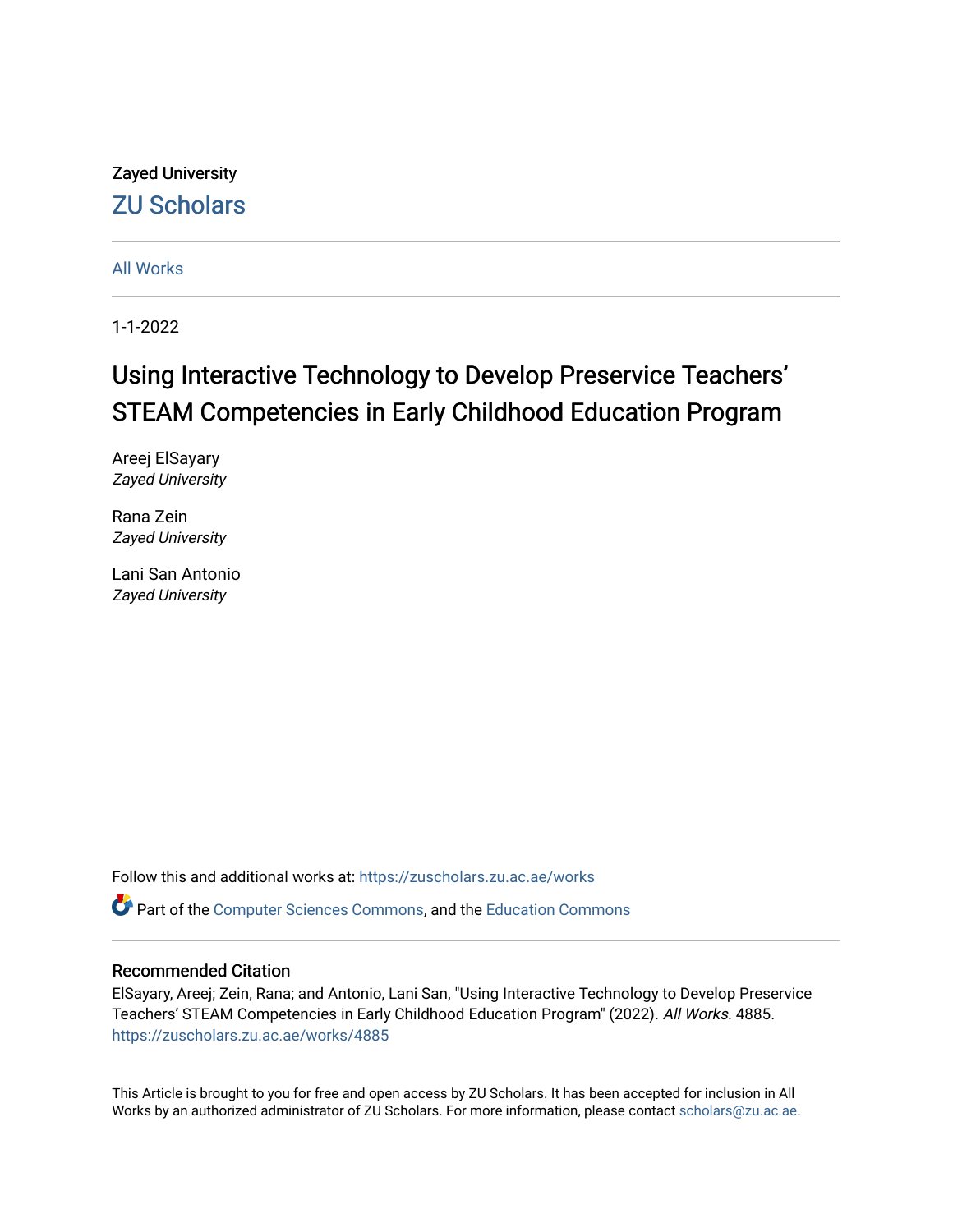# **Using Interactive Technology to Develop Preservice Teachers' STEAM Competencies in Early Childhood Education Program**

Areej ElSayary <sup>1\*</sup> �[,](https://orcid.org/0000-0002-0813-0315) Rana Zein <sup>1</sup> �, Lani San Antonio <sup>1</sup>

<sup>1</sup> Education Studies, Zayed University, Abu Dhabi, UNITED ARAB EMIRATES

Received 30 November 2021 ▪ Accepted 20 January 2022

#### **Abstract**

Using interactive technology leads to an interactive learning environment where learners develop their STEAM competencies, including critical thinking, collaboration, communication, creativity and innovation, self-direction, connection, and the use of interactive technology tools effectively. This research aims to investigate the use of interactive technology in developing preservice teachers' STEAM competencies. The participants were preservice teachers (n=80) in an early childhood education program at a Federal University in the United Arab Emirates. An explanatory sequential mixed-method approach used quantitative analysis (quasi-experiment) followed by a qualitative approach (a focus group discussion was conducted). An online survey was used to collect the quantitative data from the participants before the semester started. It was sent again to participants at the end of the semester. The focus group discussions were used to collect the data from selected participants from the experimental group (n=18). The study results reveal a significant positive impact on the development of preservice teachers' STEAM competencies after using the interactive technology.

**Keywords:** interactive technology, STEAM competencies, interactive learning

# **INTRODUCTION**

The reform of the educational system in the United Arab Emirates (UAE) is one of the country's national agenda goals (UAE Vision, 2009, 2021). There is a significant shift from the dependence on oil toward a knowledge-based economy in the Gulf region. Accordingly, the UAE's 2030 agenda for sustainable development stated goals and objectives toward a new transformation in education. These goals included preparing students for jobs that do not yet exist by reforming the curricula to focus on 21st-century skills where learning is empowered by technology (UAE National Committee, 2017). Enabling learners to acquire the skills needed to be successful citizens is one of the main aims and purposes of Science, Technology, and Innovation Policy (STI) (UAE Government, 2015). In the World Education Forum (WEF) report, a survey investigating the workforce skills of a group of companies showed that UAE workforce skills were rated as average (71.7%) in 2019-2020. The skills were active learning and learning strategies, leadership, and social

influence, analytical thinking and innovation, quality control and safety awareness, complex problem-solving, critical thinking and analysis, management of personnel, creativity, originality and initiative, technology use, monitoring and control, and service orientation (Schwab & Zahidi, 2020). Therefore, there is still a need to improve the UAE's workforce skills in general and specifically in the education sector.

Science, technology, engineering, and mathematics (STEM) education is a unique approach to teaching and learning in early childhood education that focuses on a student-centered approach. STEM refers to integrating scientific subjects, while STEAM refers to integrating scientific and non-scientific subjects where arts (nonscientific subjects) is added to the STEM (scientific subjects). In the STEAM framework created by Yakman (2010), defined the art to be language arts, history, sociology, psychology, design art, and performance arts. The novelty in each of the fields is as follows: science novelty is in hands-on learning, technology is in the projects, engineering is in the design planning, while art is in the innovative products, and mathematics is in the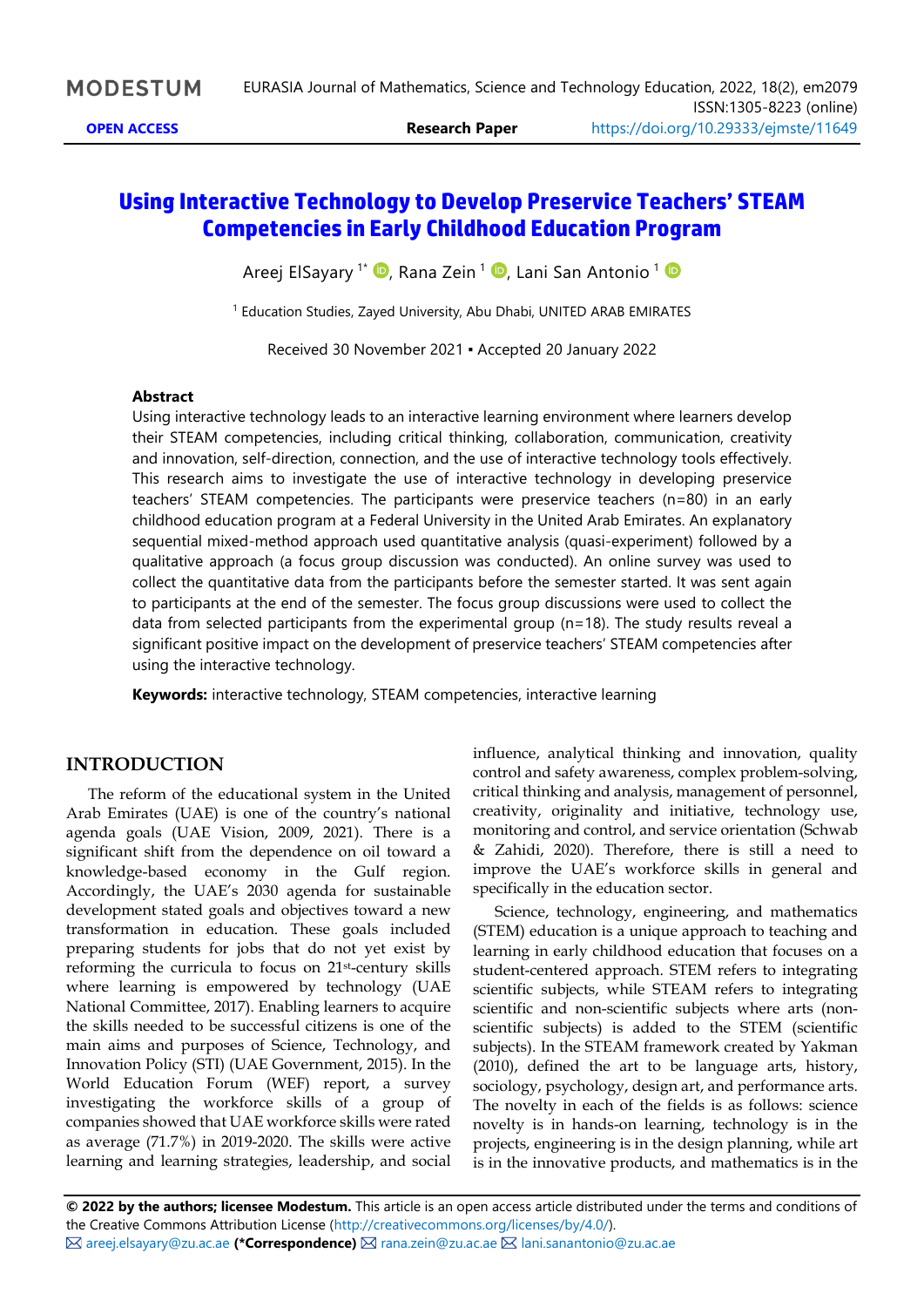### **Contribution to the literature**

- This study investigated the use of interactive technology in developing preservice teachers' STEAM competencies.
- The study highlights how the interactive technology helps preservice teachers to develop interactive lessons for early years' students.
- The study proposes suggestions for future research about the impact of these changes on the education system.

prominent use of modeling (Drake & Reid, 2017). The rapid development of science and technology has changed the demands of teachers' competencies. Using interactive technology is important for developing teachers' STEAM competencies essential for the interdisciplinary teaching of science, technology, engineering, and mathematics (STEM) (Chai et al., 2020).

### **Conceptual Framework**

The technological pedagogical content knowledge (TPCK) framework is a conceptual framework used by researchers and educators to provide the fundamental knowledge teachers need as they construct technologyintegrated lesson plans (Mohebi, 2018). It is evident that using technology to plan lessons is a reliable pedagogical approach that enhances teachers' competencies (Chai et al., 2020). The pedagogical content knowledge (PCK) conceived by Shulman in 1986, defines the pedagogical aspects, and specific contents of the discipline (Capone & Lepore, 2021). Pierson (1999) clarified the TPCK framework as the integration of the three domains of knowledge: technology, pedagogy, and content of the discipline. Gess-Newsom (1999) presented two different models: the integrative model and transformative model. The integrative model is the merging of three separate domains (content, pedagogy, and technology) during the teaching and learning process. The transformative model is the integration of the three domains (content, pedagogy, and technology) in a holistic way to support educators in the teaching and learning process (Capone & Lepore, 2021). This study uses a conceptual framework that incorporates the subskills included in each of the three domains of knowledge. Critical thinking and connection are considered as sub-skills inherent in the content knowledge domain. The use of interactive technology applications, creativity and innovation are considered as sub-skills inherent in the technology knowledge domain. Finally, the collaboration, communication, and selfdirection are sub-skills that are inherent in the pedagogy knowledge domain. ElSayary (2014) states that the most important challenge in the transformation of teaching practices is to provide an interactive learning environment, that supports the development of students' higher-order thinking skills. The interactive technology tool helps educators to promote students'

skills through creating an interactive learning environment.

### **Competencies and Interactive Technology**

In the last two decades there has been particular attention to the term "competency" in the field of education (Mirete et al., 2020). *Competency* is defined as the ability to select and use knowledge, skills, and attitudes to respond successfully to a given situation (Garcia-Sanz & Morillas, 2011). It is also defined as cognitive, affective, socio-emotional, and physical capacities in an integrated manner that allows students to act effectively (Perrenoud, 2004). ElSayary (2014) identified the competencies needed for teachers to teach STEM subjects such as critical thinking, creativity and innovation, connections, collaboration, self-direction, communication, and using technology as a tool. Interactive technology tools were introduced to preservice teachers as 21st-century teaching tools. Preservice teachers may have access to various technologies, but it does not mean that they utilize them efficiently. They need supportive teacher education programs, professional development, and curricular alignment in order to utilize technologies efficiently (Hirsh & Baronak, 2020). This notion was evident in early childhood classrooms where children were given tablets or iPads, which may or may not have been relevant to curriculum outcomes (Hirsh & Baronak, 2020).

Interactive technology is the advancement of old technology with new modifications and additions that enhance an individual's life. Examples of interactive technology that enhanced students' learning are video streaming, simulations, learning games, augmented and virtual reality, and adaptive learning platforms (Soroka, 2018). The interactive technology fluency can empower teachers and students to build transferrable skills such as computational thinking, creativity and innovation, critical thinking, self-direction, collaboration, and communication. On the other hand, Bowen et al. (2017) mentioned that the intensive use of digital connectivity can cause a sense of isolation due to the non-presence of human interactions. Avoiding this sense of isolation can be achieved when students use technology independently to research, criticize, collaborate, solve problems, and apply what they have learned in new situations. Levy (2007) found that students who decided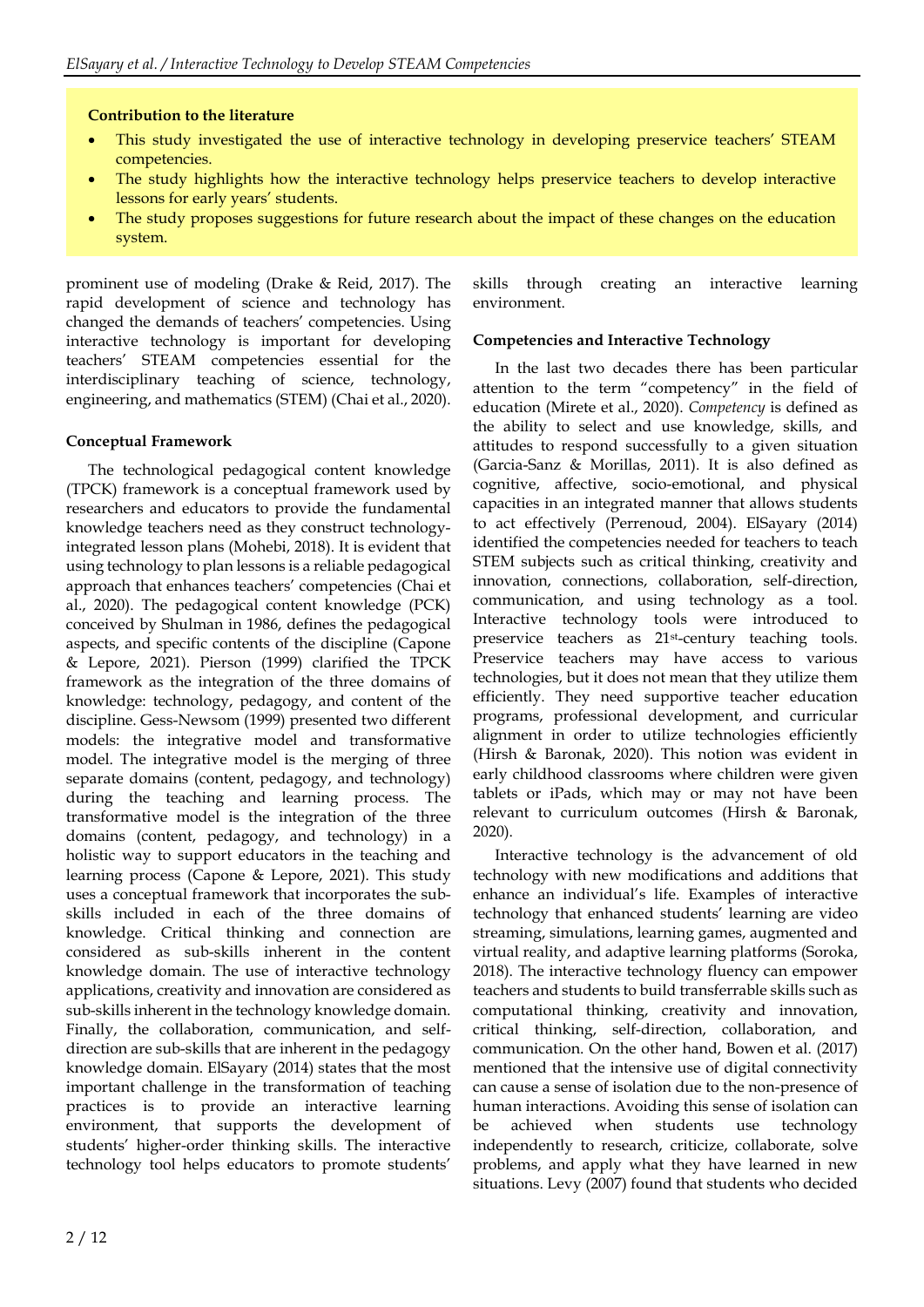to drop out from e-learning courses had significantly lower satisfaction with e-learning than their student counterparts who also took part in on-campus courses. The development of technology tools improves people's lives, giving them easy access to information, and solving complex problems when utilized properly (Hirsh & Baronak, 2020). Interactive technology use can lead to interactive learning where students assimilate information related to the real world. It is an enhanced social process where students lead their learning journey (Abykanova et al., 2016). The interactive learning caused by using interactive technology helps establish a friendly environment among learners and connecting to each other (Rybakova et al., 2021; Stupina, 2009). Learners will be creative and innovative when they are aware of themselves as learners who can use the information, act as research scientists, solve complex problems and empathize with individual needs in order to create new products that meet their needs (Abykanova et al., 2016). Previous researchers have stated that teachers and students should be involved in the analysis, design, development, and evaluation process when using interactive technologies as it leads learners to acquire integrated competencies while working on interdisciplinary technology-enhanced learning (Daniela et al., 2018; Scanlon et al., 2019).

Furthermore, students usually develop their understanding of the world when a potential change to their perspectives and frame of reference occurs (Mezirow, 2009). Due to the pandemic, online and blended learning approaches took place in schools and universities. Accordingly, students were situated in an uncomfortable situation that led them to question how they think and learn. Technology is considered to be a solution for education and became the main tool of communication and learning during the peak of the pandemic when many schools around the world moved to online learning. However, not all teachers were qualified to teach online using technology, and many gaps occurred.

This research aims to investigate the use of interactive technology in developing preservice teachers' STEAM competencies. In addition, this research will help recognize the guiding principles on how to move the field toward effective integration of interactive technology in the teacher training program. The following questions guided the study:

To what extent are preservice teachers trained to teach an integrated STEAM curriculum using interactive technology?

- 1. What is the impact of using interactive technology on developing preservice teachers' STEAM competencies?
- 2. What are the preservice teachers' perceptions about designing an integrated STEAM curriculum using interactive technology?

# **Context of the Study**

Educational reform is one of the main goals of the UAE's 2030 agenda, where the integration of technology into education is at the forefront of the planned reformation. The UAE National Innovation Strategy (NIS) framework places innovation in technology as the primary role in shaping the future in order to ensure a better education and quality of life for UAE citizens and residents (UAE Government, 2015). Accordingly, NIS fosters innovation and technology in education through introducing creative teaching methods and strategies, especially in designing and developing innovative curricula to develop students' 21st-century skills and knowledge in the STEAM fields. A wide range of innovative technology initiatives have been introduced in the UAE, such as: Government and smart city initiatives; the Mohammed Bin Rashed Smart Learning Program (MBRSLP); the Emirates Foundation "Think Science" program; and the Abu Dhabi Center for Technical and Vocational Education and Training (ACTVET) launched the "Emirates Skills" program (Meda & ElSayary, 2021).

The study was conducted in a federal university in the UAE that opened in 1998. It was a female university for Emirati women for the first ten years. In 2008, around 200 young men enrolled there. The university has two campuses in the country (Abu Dhabi and Dubai), with segregation of female and male students on each campus. The study included students from the early childhood education program at this university. Students in this program take educational courses, practicum courses, electives, and STEM courses, where each course is covered in one full semester. The sample of the study included preservice teachers who are enrolled in the STEM and practicum courses. Accordingly, the criteria set for the sample selection included preservice teachers who enrolled in semesters 3-7, in practicum courses, and in STEM courses.

In response to the pandemic, all schools and universities in the UAE shifted to distance learning. Accordingly, educators adjusted their plans to suit the new situation. In preparation for the distance learning, educators were encouraged to attend various professional development workshops, seminars, and short courses to learn how to design an interactive learning environment and ensure students' engagement in online learning. The researchers of this study are three faculty instructors. The first instructor specializes in STEM education and is a Certified Apple Teacher and Certified Online Instructor. The second instructor specializes in educational technology and mathematics education. The third instructor specializes in educational leadership, curriculum and instruction. The first two instructors taught the STEM courses from where the sample was selected. The third instructor introduced, explained and distributed the survey for the study to the participants. The courses' syllabi were taught to all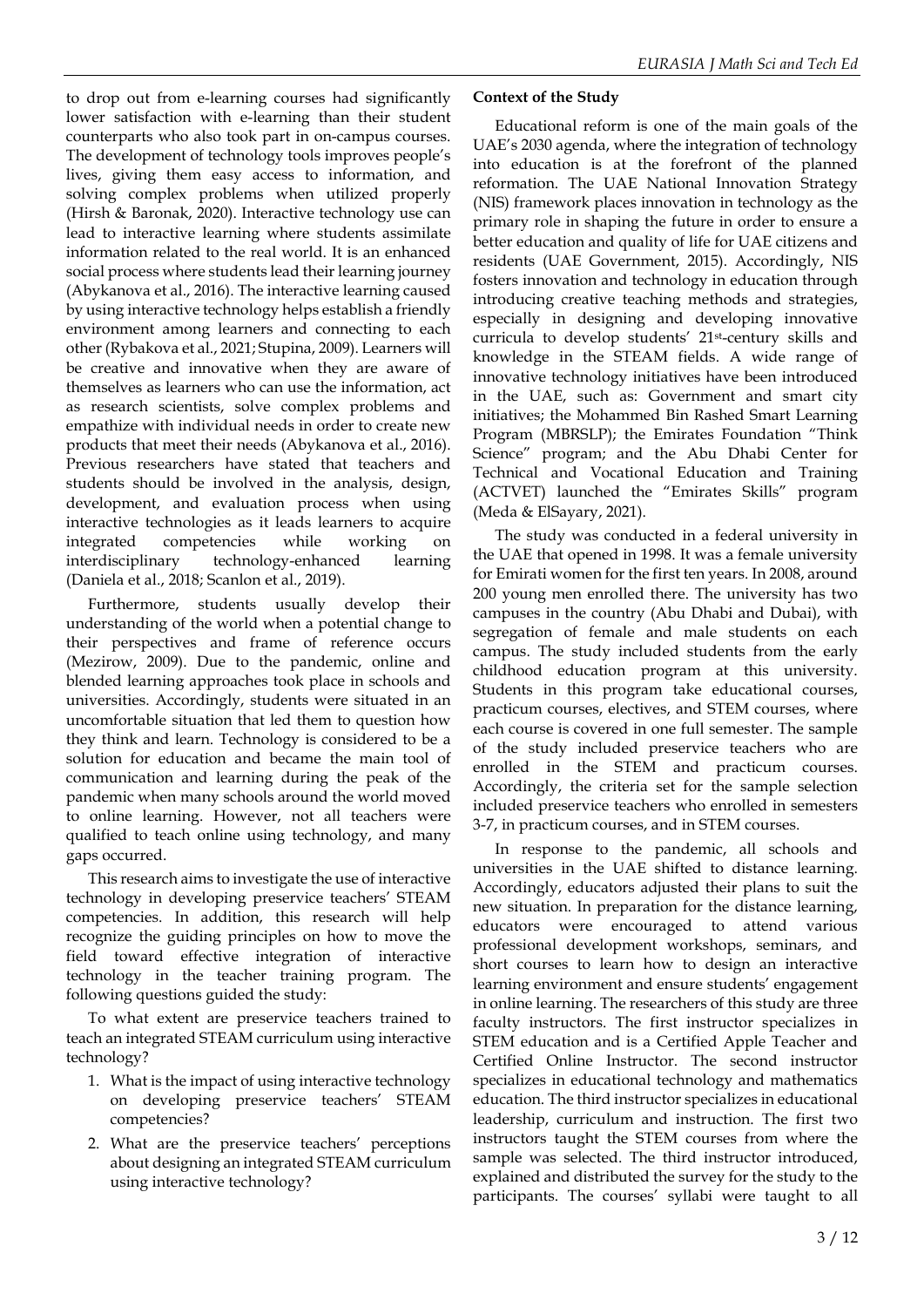*ElSayary et al. / Interactive Technology to Develop STEAM Competencies*

| Table 1. The form of the research pattern in quasi-experiment |                           |                |                                                      |          |                        |  |  |  |
|---------------------------------------------------------------|---------------------------|----------------|------------------------------------------------------|----------|------------------------|--|--|--|
| Faculty                                                       | Group                     | Pretest        | Application                                          | Posttest | Focus group            |  |  |  |
| Instructor 1                                                  | Control                   | O1             | Regular classes not including interactive technology | $\Omega$ |                        |  |  |  |
|                                                               | Instructor 2 Experimental | O <sub>2</sub> | Interactive technology application                   | Ο4       | 18 preservice teachers |  |  |  |

students without any modifications. However, the delivery mode, including the way of teaching and the use of technology, differed between the two groups. The interactive technology applications were used in the experimental group while the control group received regular classes that did not include interactive technology applications.

# **METHODOLOGY**

An explanatory sequential mixed-method design was used in this study to collect quantitative data, followed by qualitative data at the end of the spring semester. The quantitative data was collected using a quasi-experiment (pretest-posttest control group) and then qualitative data was collected using focus group discussion. The mixedmethod approach was used in this study with quantitative and qualitative data collection to avoid the bias of relying on one method (Johnson & Christensen, 2014). The quantitative data was used to understand the impact and the qualitative data is used to understand the phenomenon in more depth. Table 1 shows form of the research pattern for experimental and control groups.

The treatment used in this study is the use of interactive technology applications, where the experimental group participants used multimedia applications, augmented reality apps, virtual reality trips, iCloud (pages, keynote, and numbers), iMovie, miro.com, Java, Python, Genially, Canva, Doodly, Google Classroom, EasyClass, Jamboard, and PowToon. The interactive technology tools were used to plan and design three integrated STEM themes and five learning centers for early childhood learners as part of the course work. On the other hand, the control group received regular classes that do not include interactive technology to plan and design five integrated themes and five learning centers. Both groups later presented end-ofsemester projects. Qualitative data was collected from 18 participants in the experimental group. The qualitative data collection aimed to gather in-depth information from the preservice teachers about their perceptions of using interactive technology applications.

## **Participants**

The intended sample size was 110 preservice teachers studying at a federal university in the UAE. The criteria set for the participants were defined that they should be (i) enrolled in semesters 3-7, (ii) registered in Practicum I, II, or III courses, (iii) attending math, science, technology, and integrated curriculum courses, and (iv) willing to participate in the study. The preservice teachers attended the integrated STEM courses and applied what they learned in their practicum courses. In the practicum courses, preservice teachers were placed in private and governmental schools with different curricula: American, British, UAE's Ministry of Education (MOE), and International Baccalaureate (IB) curriculum.

The participants were all preservice teachers in the early childhood education program in a federal university. The sample were selected using a random cluster sample (n=80). Then, the participants who didn't meet the criteria set were excluded from the study. The sample is distributed into two clusters (sections) the control group ( $n_c$ =35) as one section and experimental group ( $n_e$ =45) as another section. As stated by Johnson and Christensen (2014), the random cluster sample could be a school, class, section, or church. Accordingly, two sections were selected randomly out of four sections to represent the control and experimental groups. The participants were 100% females between the age of 18-35 years old, with the following percentages: 14 participants (17.5%) were below 20; 60 participants (75%) were between 21-25; 4 participants (5%) were between 26-30; and 2 participants (2.5%) were between 31-35. Participants were enrolled in the semesters 3-7 with the following distribution: 5 participants (6.3%) were in semester 3; 23 participants (28.7%) were in semester 4; 15 participants (18.8%) were in semester 5; 21 participants (26.3%) were in semester 6; and 16 participants (20%) were in semester 7. A random sample of 18 preservice teachers were selected from the experimental group and disbursed into three focus groups. A fair explanation of the study's purpose and procedures was given to participants before conducting the study, and a consent form was sent for their signature. Participants had the choice of whether or not to participate in the study, and all instruments were anonymous.

## **Instruments**

The preservice teachers' survey was used to conduct a quasi-experiment "pretest-posttest control group" to investigate the impact of using interactive technology in preparing them with the STEAM competencies. The dependent variables were defined as critical thinking, collaboration, communication, creativity and innovation, self-direction, connection, and interactive technology tools. The survey consisted of two main sections: demographic information and competencies. The first section concerning demographic information asked preservice teachers about the semester, age range, and the practicum courses they were enrolled in. The second section of the survey was adapted from ElSayary (2014) to include seven sub-sections: critical thinking (6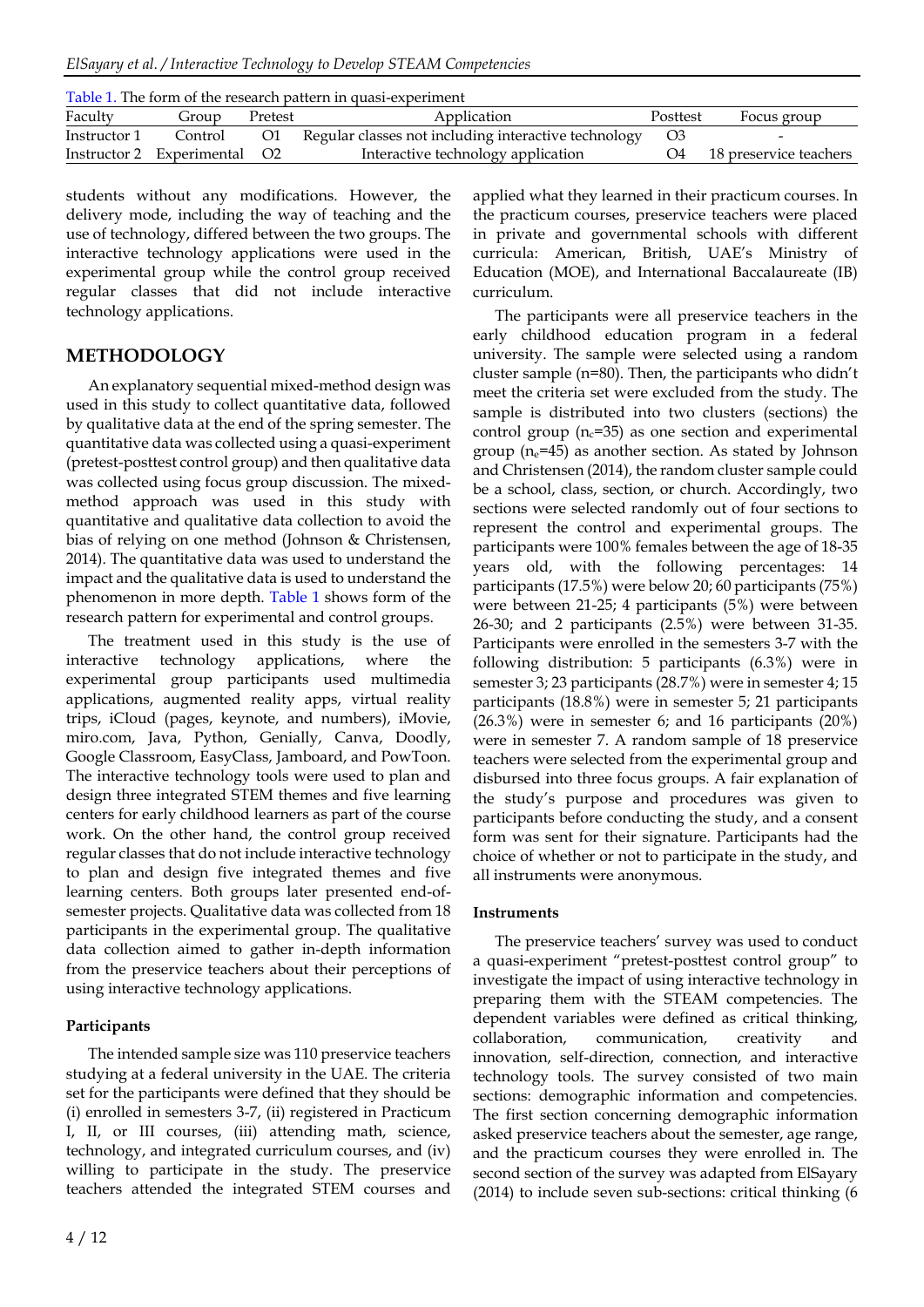items), collaboration (6 items), communication (5 items), creativity and innovation (5 items), self-direction (5 items), connection (5 items), and use of interactive technology (7 items). The total number of items in the second section is 39 items. The scale used in the survey was as follows: 1-almost never, 2-a few times of the semester, 3 is1-3 times per month, 4 is 1-3 times per week, and 5-almost daily. The survey was sent to two educational specialists to check the tool using qualitative content validity. They were asked to give feedback on the appropriateness of the items selected to fulfill the study's main purpose. The feedback received from the experts was to translate the survey items into the Arabic language to ensure students' understanding using their native language. Therefore, the survey was translated, and no further changes were made to the survey. The survey was sent to the same educational experts as they are bilingual to check the content validity and no further changes were required. The internal consistency of Cronbach's alpha was measured for the reliability of the instrument. The survey was piloted with 25 students, and the reliability test was valued at the following: α=0.897 for critical thinking, α=0.929 for collaboration, α=0.899 for communication, α=0.932 for creativity and innovation,  $\alpha$ =0.913 for self-direction,  $\alpha$ =0.928 for connection, and α=0.936 for interactive technology use. The reliability test for the whole survey was valued at 0.979, α>0.9, considered suitable for the study.

The focus group discussion addressed the second question of the study. At the end of the course, three focus groups were conducted with selected students using open-ended reflective questions in order to narrow the lens and understand preservice teachers' perceptions. Each focus group included six students, to form 18 students in total in order to understand the phenomena from different perspectives of students. Johnson and Christensen (2014) stated that the focus group aims to understand the group's perceptions and impressions of products or programs. The focus group discussions were conducted online using Zoom (an online meeting application) with an average time of forty minutes each. The questions used were reflective openended questions suggested by Schon's (1987) reflection on learning (8 open-ended questions). The questions were sent to two educational experts to determine the face validity and clarity. The experts suggested merging two questions that led to the same answer (How did you engage in this course? And, in your opinion, what was the most creative part of your learning, and why do you think that is?) to be (How did you engage in this course? And what was the most creative part of your learning). They advised deleting the last two questions as these were considered to be repetitious of other questions. The total number of questions after addressing the experts' recommendations were six open-ended questions. The questions were listed as follows:

1. What is your background in using technology?

Table 2. Questionnaire score range of the means (Handal et  $a1.2013$ 

| $\mathbf{u}_1, \mathbf{v}_2, \mathbf{v}_3$ |                        |  |
|--------------------------------------------|------------------------|--|
| Score range                                | Description            |  |
| 1.0 < x < 1.5                              | Very low               |  |
| 1.5 < x < 2.0                              | Low                    |  |
| $2.0 \le x \le 2.5$                        | Moderately low         |  |
| 2.5 < x < 3.0                              | Slightly below average |  |
| 3.0                                        | Average                |  |
| 3.0 < x < 3.5                              | Slightly above average |  |
| 3.5 < x < 4.0                              | Moderately high        |  |
| 4.0 < x < 4.5                              | High                   |  |
| 4.5 < x < 5.0                              | Very high              |  |

- 2. What is the most important thing you learned in this course?
- 3. What do you want to learn more about, and why?
- 4. Do you think using interactive technology apps improves your performance? Why?
- 5. How did you engage in this course? And what was the most creative part of your learning?
- 6. In your opinion, what were the challenges you faced? Suggest ways to improve.

### **Procedure**

This study was designed using an explanatory sequential mixed-method design, in which quantitative data was collected first, then the qualitative data was collected at the end of the semester. The quantitative approach was used to address the first question (What is the impact of using interactive technology on developing preservice teachers STEAM competencies?), using a quasi-experiment (pretest-posttest control group design) conducted with preservice teachers. The qualitative approach (focus group discussion) was used to address question 2 (What are the preservice teachers' perceptions about designing an integrated STEAM curriculum using interactive technology?).

Participants received consent forms at the beginning of the semester, and a full explanation of the study's purpose. Participants received a web-survey link as a pretest in the first two weeks of the semester. The experimental group practiced the use of interactive technology tools within the course work during a full semester (16 weeks), while the control group received the normal course work. The web-survey link as a posttest was sent to both groups. The descriptive to present each group's mean, standard deviation, and inferential statistics were used to run a one-way multivariate analysis of variance MANOVA test in order to analyze the impact of using interactive technology tools on developing preservice teachers' STEAM competencies. Handal et al.'s (2013) questionnaire score range (presented in Table 2) were used to explain and describe the results.

The qualitative data collected was used in the focus group discussions conducted at the end of the semester.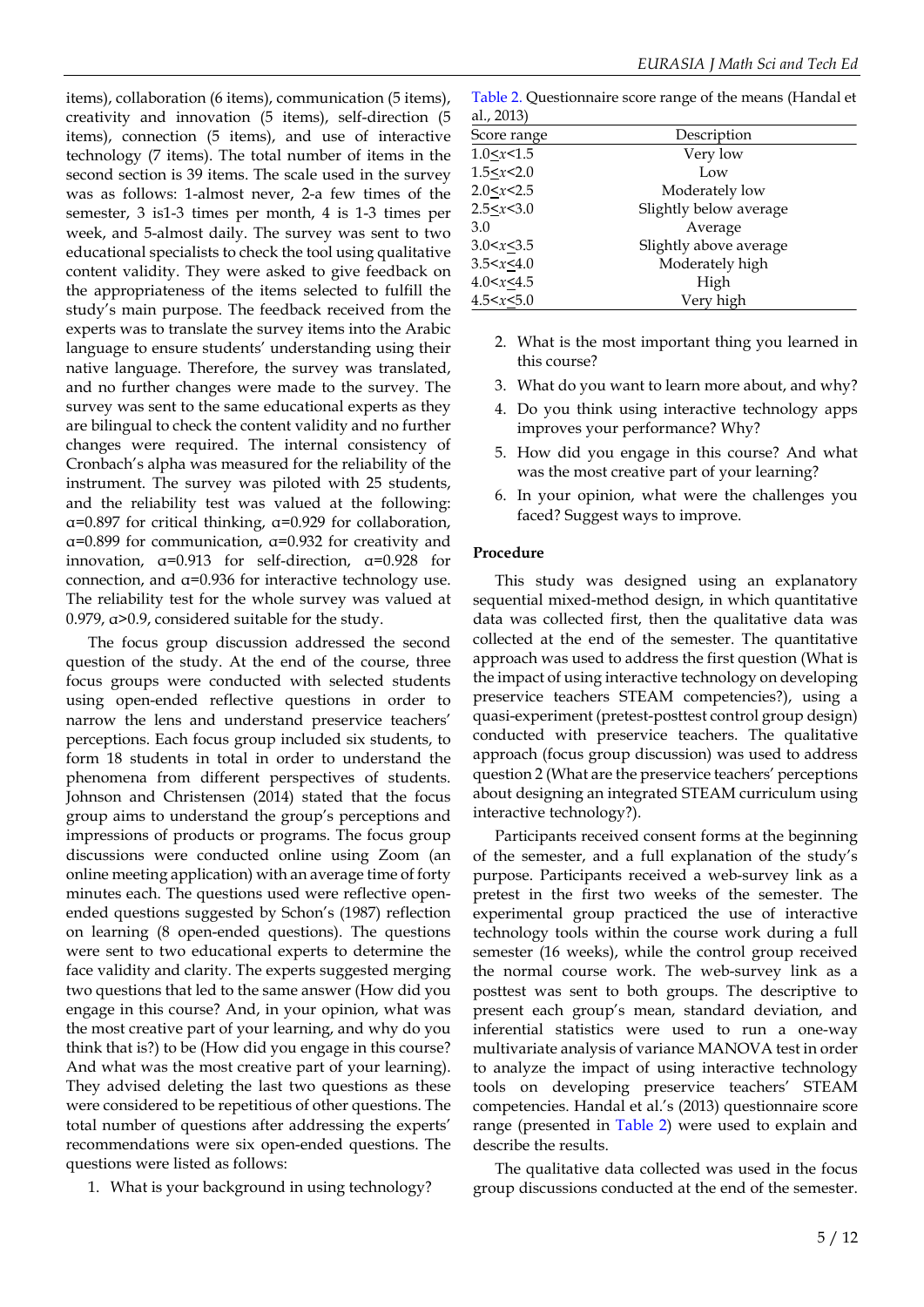| ElSayary et al. / Interactive Technology to Develop STEAM Competencies |  |  |  |
|------------------------------------------------------------------------|--|--|--|
|                                                                        |  |  |  |

| Table 3. Descriptive statistics in preservice teachers' responses for the pretest and posttest |                                     |             |      |            |            |             |                                  |
|------------------------------------------------------------------------------------------------|-------------------------------------|-------------|------|------------|------------|-------------|----------------------------------|
|                                                                                                |                                     |             | Mean | ${\rm SD}$ | Std. error |             | 95% confidence interval for mean |
|                                                                                                |                                     | $\mathbf n$ |      |            |            | Lower bound | Upper bound                      |
|                                                                                                | Critical thinking Post_experimental | 45          | 3.92 | .730       | .108       | 3.71        | 4.14                             |
|                                                                                                | Post control                        | 35          | 4.08 | .841       | .142       | 3.79        | 4.37                             |
|                                                                                                | Pre_control                         | 35          | 3.49 | .828       | .140       | 3.20        | 3.77                             |
|                                                                                                | Pre_experimental                    | 45          | 3.25 | 1.193      | .177       | 2.89        | 3.61                             |
| Collaboration                                                                                  | Post_experimental                   | 45          | 4.07 | .821       | .122       | 3.82        | 4.31                             |
|                                                                                                | Post_control                        | 35          | 3.85 | 1.013      | .171       | 3.50        | 4.20                             |
|                                                                                                | Pre_control                         | 35          | 3.40 | .920       | .155       | 3.08        | 3.72                             |
|                                                                                                | Pre_experimental                    | 45          | 3.21 | 1.145      | .170       | 2.87        | 3.56                             |
|                                                                                                | Communication Post_experimental     | 45          | 4.11 | .733       | .109       | 3.89        | 4.33                             |
|                                                                                                | Post_control                        | 35          | 4.15 | .638       | .107       | 3.93        | 4.37                             |
|                                                                                                | Pre_control                         | 35          | 3.59 | .847       | .143       | 3.30        | 3.88                             |
|                                                                                                | Pre_experimental                    | 45          | 3.24 | 1.041      | .155       | 2.93        | 3.56                             |
| Creativity &                                                                                   | Post_experimental                   | 45          | 4.06 | .930       | .138       | 3.78        | 4.34                             |
| innovation                                                                                     | Post_control                        | 35          | 3.97 | .945       | .159       | 3.64        | 4.29                             |
|                                                                                                | Pre_control                         | 35          | 3.56 | .901       | .152       | 3.25        | 3.87                             |
|                                                                                                | Pre_experimental                    | 45          | 3.14 | 1.068      | .159       | 2.82        | 3.46                             |
| Self-direction                                                                                 | Post_experimental                   | 45          | 4.03 | .947       | .141       | 3.74        | 4.31                             |
|                                                                                                | Post_control                        | 35          | 3.81 | .873       | .147       | 3.51        | 4.11                             |
|                                                                                                | Pre_control                         | 35          | 3.57 | .960       | .162       | 3.24        | 3.90                             |
|                                                                                                | Pre_experimental                    | 45          | 3.35 | 1.155      | .172       | 3.00        | 3.70                             |
| Connection                                                                                     | Post_experimental                   | 45          | 4.13 | .813       | .121       | 3.89        | 4.38                             |
|                                                                                                | Post_control                        | 35          | 3.90 | .884       | .149       | 3.60        | 4.21                             |
|                                                                                                | Pre_control                         | 35          | 3.56 | .790       | .133       | 3.29        | 3.83                             |
|                                                                                                | Pre_experimental                    | 45          | 3.26 | 1.298      | .193       | 2.87        | 3.65                             |
| Interactive                                                                                    | Post_experimental                   | 45          | 4.27 | .822       | .122       | 4.02        | 4.52                             |
| technology                                                                                     | Post_control                        | 35          | 4.24 | .950       | .160       | 3.92        | 4.57                             |
|                                                                                                | Pre_control                         | 35          | 3.86 | .868       | .146       | 3.56        | 4.16                             |
|                                                                                                | Pre_experimental                    | 45          | 3.55 | 1.351      | .201       | 3.14        | 3.96                             |

There were three focus group discussions with six preservice teachers in each group selected from the experimental group. The discussions were conducted through Zoom for 30-50 minutes each, with an average of 40 minutes. The participants' responses were interpreted to provide rich textual data clarification based on the questions presented during the focus group discussions. The main purpose was to let participants freely express themselves in providing reflection on their experiences. The open-ended questions used were based on Schon's (1987) reflection on learning. The results were analyzed and integrated with the quantitative results to avoid any bias that might occur in collecting one type of data.

# **RESULTS**

## **Equivalency and Adequacy of the Two Groups**

The descriptive statistics of the pretest-posttest experimental and control groups were calculated and are presented in Table 3. In critical thinking, the results show that the mean of the pretest control group (*M=3.49, SD=0.828*) is slightly higher than the mean of the experimental group (*M=3.25, SD=1.19*). In collaboration,

the results show that the mean of the pretest control group (*M=3.40, SD=0.920*) is slightly higher than the mean of the experimental group (*M=3.21, SD=1.14*). In communication, the results show that the mean of the pretest control group (*M=3.59, SD=0.847*) is slightly higher than the mean of the experimental group (*M=3.24, SD=1.04*). In creativity and innovation, the results show that the mean of the pretest control group (*M=3.56, SD=0.901*) is slightly higher than the mean of the experimental group (*M=3.14, SD=1.06*). In selfdirection, the results show that the mean of the pretest control group (*M=3.57, SD=0.96*) is slightly higher than the mean of the experimental group (*M=3.35, SD=1.15*). In connection, the results show that the mean of the pretest control group (*M=3.56, SD=0.79*) is slightly higher than the mean of the experimental group (*M=3.26, SD=1.29*). In interactive technology, the results show that the mean of the pretest control group (*M=3.86, SD=0.868*) is slightly higher than the mean of the experimental group (*M=3.55, SD=1.35*).

The equivalency and adequacy between the control and experimental groups were measured by conducting a one-way multivariate analysis of variance, before running the quasi-experiment. The results showed no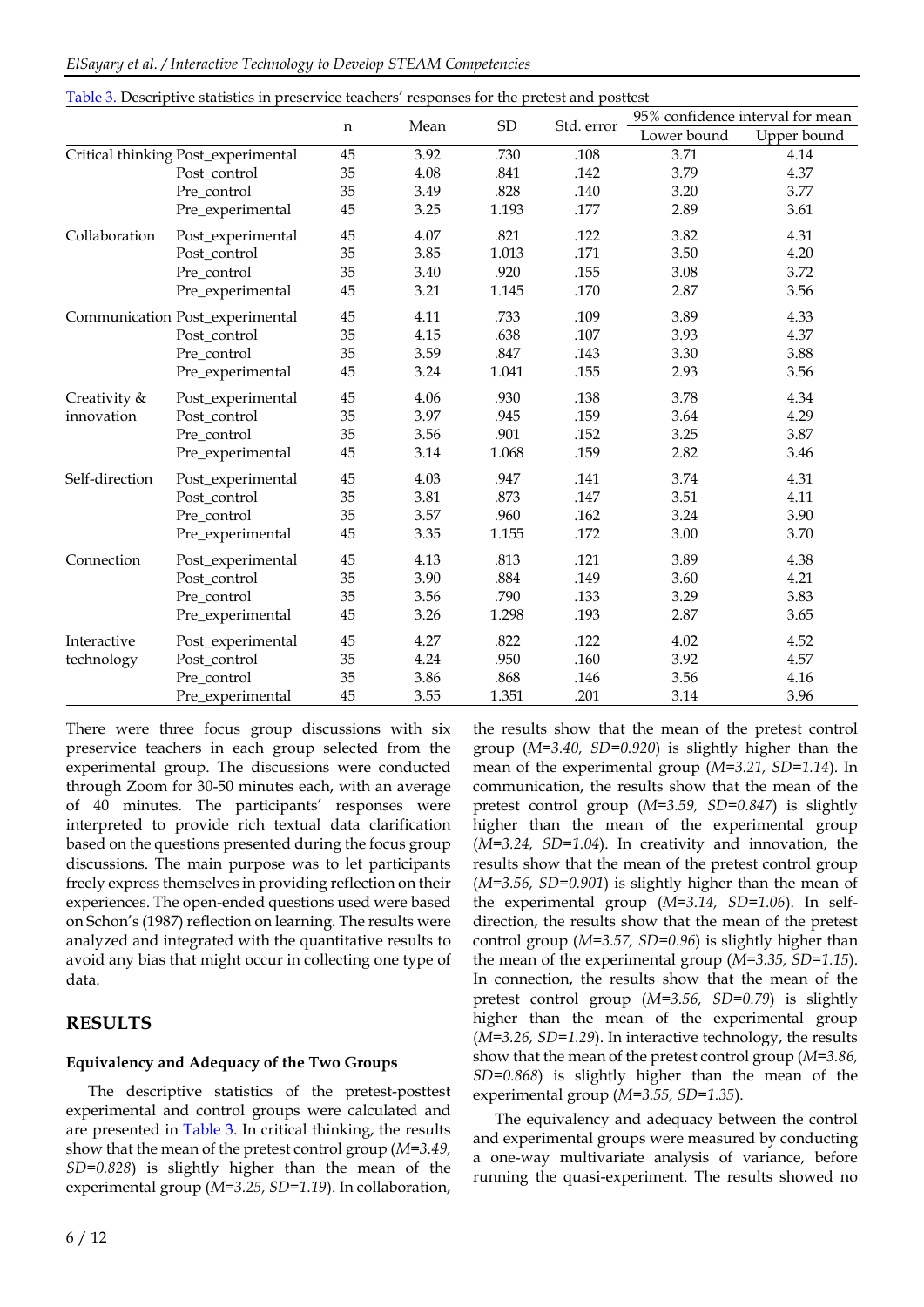Table 4. The MANOVA test to show the differences between the experimental and control groups

| Multivariate tests <sup>a</sup> |                          |        |                      |                |           |      |            |
|---------------------------------|--------------------------|--------|----------------------|----------------|-----------|------|------------|
| Effect                          |                          | Value  | F                    | Hypothesis df. | Error df. | Sig. | $\eta_p^2$ |
|                                 | Intercept Pillai's trace | .956   | 463.322 <sup>b</sup> | 7.000          | 150.000   | .000 | .956       |
|                                 | Wilks' lambda            | .044   | 463.322 <sup>b</sup> | 7.000          | 150.000   | .000 | .956       |
|                                 | Hotelling's trace        | 21.622 | 463.322 <sup>b</sup> | 7.000          | 150.000   | .000 | .956       |
|                                 | Roy's largest root       | 21.622 | 463.322 <sup>b</sup> | 7.000          | 150.000   | .000 | .956       |
| Groups                          | Pillai's trace           | .292   | 2.345                | 21.000         | 456.000   | .001 | .097       |
|                                 | Wilks' lambda            | .725   | 2.434                | 21.000         | 431.269   | .000 | .102       |
|                                 | Hotelling's trace        | .356   | 2.518                | 21.000         | 446.000   | .000 | .106       |
|                                 | Roy's largest root       | .274   | 5.945c               | 7.000          | 152.000   | .000 | .215       |

Note. <sup>a</sup>Design: Intercept+Groups; <sup>b</sup>Exact statistic; The statistic is an upper bound on F that yields a lower bound on the significance level

|  | Table 5. MANOVA test result of between-subjects effects |  |
|--|---------------------------------------------------------|--|
|--|---------------------------------------------------------|--|

| Source    | Dependent variable     | Type III sum of squares | df.          | Mean square | F        | Sig. |
|-----------|------------------------|-------------------------|--------------|-------------|----------|------|
| Intercept | Critical thinking      | 2144.936                | $\mathbf{1}$ | 2144.936    | 2506.021 | .000 |
|           | Collaboration          | 2084.174                | 1            | 2084.174    | 2151.018 | .000 |
|           | Communication          | 2247.022                | $\mathbf{1}$ | 2247.022    | 3195.325 | .000 |
|           | Creativity             | 2141.769                | 1            | 2141.769    | 2282.177 | .000 |
|           | Self-direction         | 2150.629                | $\mathbf{1}$ | 2150.629    | 2156.171 | .000 |
|           | Connection             | 2179.176                | 1            | 2179.176    | 2249.962 | .000 |
|           | Interactive technology | 2502.032                | $\mathbf{1}$ | 2502.032    | 2343.626 | .000 |
| Groups    | Critical thinking      | 17.929 <sup>a</sup>     | 3            | 5.976       | 6.982    | .000 |
|           | Collaboration          | 19.916 <sup>b</sup>     | 3            | 6.639       | 6.851    | .000 |
|           | Communication          | 23.701c                 | 3            | 7.900       | 11.235   | .000 |
|           | Creativity             | 22.957d                 | 3            | 7.652       | 8.154    | .000 |
|           | Self-direction         | 11.277 <sup>e</sup>     | 3            | 3.759       | 3.769    | .012 |
|           | Connection             | 19.179f                 | 3            | 6.393       | 6.601    | .000 |
|           | Interactive technology | 14.962g                 | 3            | 4.987       | 4.671    | .004 |
| Error     | Critical thinking      | 133.522                 | 156          | .856        |          |      |
|           | Collaboration          | 151.152                 | 156          | .969        |          |      |
|           | Communication          | 109.703                 | 156          | .703        |          |      |
|           | Creativity             | 146.402                 | 156          | .938        |          |      |
|           | Self-direction         | 155.599                 | 156          | .997        |          |      |
|           | Connection             | 151.092                 | 156          | .969        |          |      |
|           | Interactive technology | 166.544                 | 156          | 1.068       |          |      |
| Total     | Critical thinking      | 2316.028                | 160          |             |          |      |
|           | Collaboration          | 2289.306                | 160          |             |          |      |
|           | Communication          | 2401.440                | 160          |             |          |      |
|           | Creativity             | 2333.200                | 160          |             |          |      |
|           | Self-direction         | 2351.360                | 160          |             |          |      |
|           | Connection             | 2381.440                | 160          |             |          |      |
|           | Interactive technology | 2711.878                | 160          |             |          |      |

Note. <sup>a</sup>R squared=.118 (Adjusted R squared=.101); <sup>b</sup>R squared=.116 (Adjusted R squared=.099); <sup>c</sup>R squared=.178 (Adjusted R squared=.162); <sup>d</sup>R squared=.136 (Adjusted R squared=.119); <sup>e</sup>R squared=.068 (Adjusted R squared=.050); <sup>f</sup>R squared=.113 (Adjusted R squared=.096); gR squared=.082 (Adjusted R squared=.065)

significant difference between the pretest of the experimental and control groups, as follows: critical thinking  $(p=0.67)$ , collaboration  $(p=0.83)$ , communication (p=0.83), creativity and innovation ( $p=0.21$ ), self-direction ( $p=0.22$ ), connection ( $p=0.22$ ), and interactive technology use (p=0.23).

#### **The Impact of Interactive Technology Use on Preservice Teachers' STEAM Competencies**

Following the descriptive statistics analysis and the equivalency and adequacy test, the two groups' means were compared using the multivariate analysis of variance (shown in Table 4). There was a statistically significant difference between the control and experimental groups, F(21, 431.2)=2.43, p<.05; Wilk's  $\Lambda$ =.725,  $\eta$ <sub>p</sub><sup>2</sup>=0.102.

The MANOVA test results of between-subjects' effects for the dependent variables are shown in Table 5. The results of the pretest-posttest control and experimental groups show significant differences in all categories, as per the following: critical thinking skills reveal significant difference (F(3, 156)=6.982,  $p$ <0.001, η2=0.12); collaboration skills reveal significant difference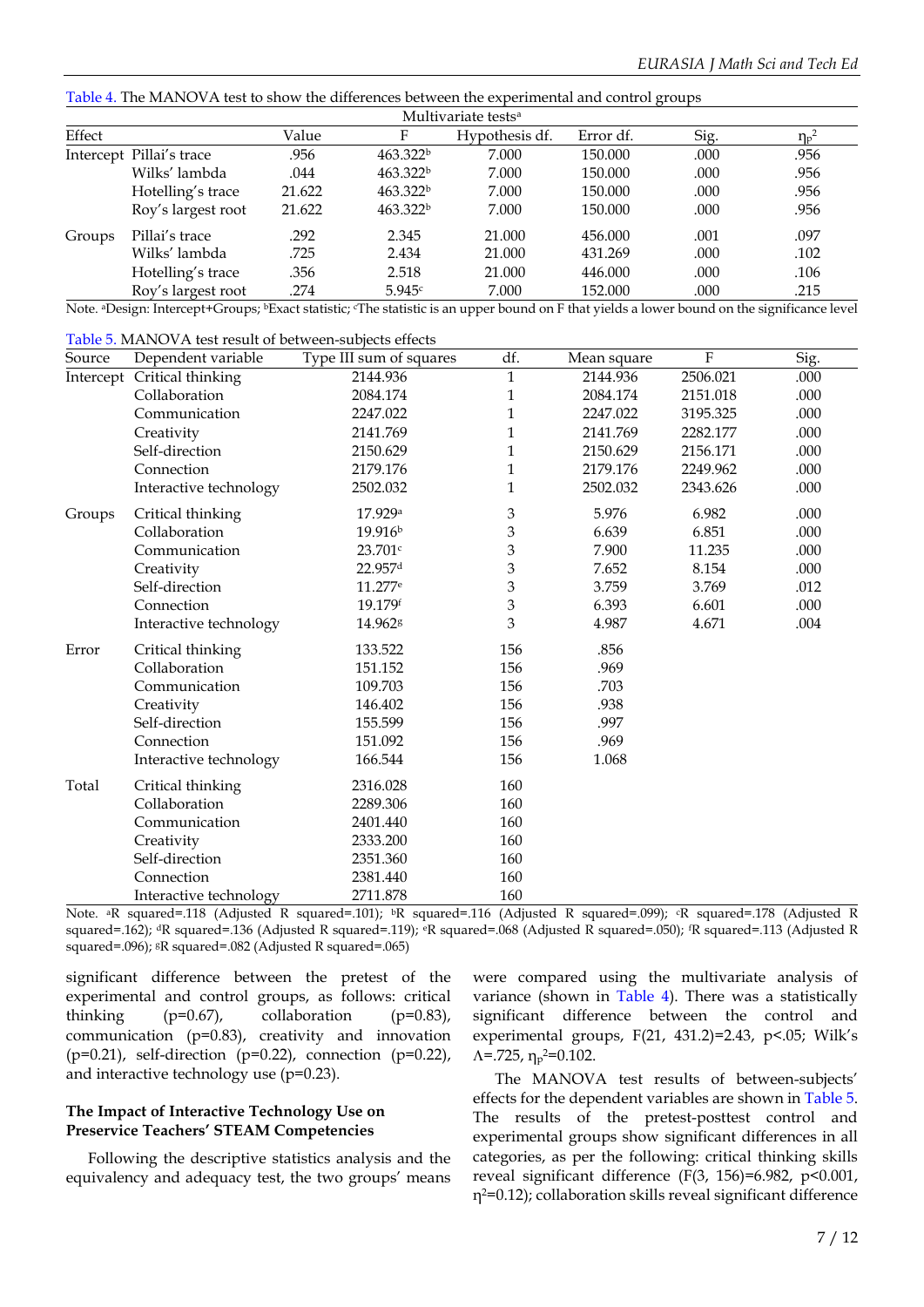$(F(3, 156)=6.851, p<0.001, n<sup>2</sup>=0.12)$ ; communication skills reveal significant difference (F(3, 156)=11.235, p<0.001, η2=0.18); creativity and innovation skills reveal significant difference (F(3, 156)=8.154, p<0.001,  $n^{2}=0.14$ ); self-direction skills reveal significant difference (F(3, 156)=3.769, p<0.001,  $\eta$ <sup>2=0.07</sup>); connection skills reveal significant difference (F(3, 156)=6.601, p<0.001,  $n^2=0.113$ ; the interactive technology use skills reveal significant difference (F(3, 156)=4.671, p<0.001, η2=0.082).

According to Cohen's (1988) guidelines, the differences between critical thinking, collaboration, selfdirection, connection, and interactive technology have a medium effect size, with  $0.06 \ge \eta_p$ 2<0.14 and a high power level. However, the differences between communication, creativity and innovation skills have a large effect size, with  $\eta_{p}$ <sup>2</sup>>0.14 and a high power level. As a result, the null hypothesis was rejected, and it was determined that the slight difference found between the means of the pretest control and pretest experimental group did not affect the results.

In addition, a one-way analysis of variance was conducted to compare between the pretest and posttest experimental and control groups. The results showed a significant difference between the pretest and posttest of the experimental group  $(p<0.05)$  and a significant difference between the posttest experimental and control groups, with (p<0.05) regarding the STEAM competencies.

# **Focus Group Discussion Analyses**

The focus group discussion meetings were held online using Zoom conference. The responses stated below were categorized based on the questions presented in the focus group discussions.

# *Q1: What is your background in using technology?*

Most preservice teachers mentioned that they had appropriate skills in using technology. This is because they used technology in high school prior to joining the university. However, some students stated that they have anxiety using technology, especially when they have a project or task requiring new applications. Some of the responses are provided below:

Student 1: "I use technology in almost everything in my life. I use social media to communicate with friends and family. Also, we receive important news related to our universities on them. I also use it when we have assignments, projects, or tasks to work on."

Student 2: "I feel anxious when using a new application to finish my project. I took time to understand how to use the application. I always have anxiety trying new applications."

Student 3: "Using technology is enjoyable for me. I feel like I couldn't handle my tasks without using technology. I depend on it in all my work and use it as well for entertainment."

# *Q2: What is the most important thing you learned in this course?*

Preservice teachers shared different things they learned. Some of the preservice teachers highlighted that they learned new teaching and learning strategies, while others mentioned that they never thought of using interactive technology in this way. Some of the responses were as follows:

Student 1: "I have learned how to use technology in creating integrated STEAM themes for early years. It is wonderful in making learning more interesting for students."

Student 2: "I learned new applications that can be utilized in teaching and learning without feeling the challenges of and stress of teaching online."

Student 3: "I learned how to raise early years' students to a higher-order thinking and develop their creativity using different applications of augmented and virtual reality."

Student 4: "I understood what, how and when to use each application we learned. Before that, I was confused about the different applications and how and when to use them. For example, I can now create animated videos using Doodly or Canva, interactive presentations using Genially, interactive journals using iCloud pages, creating an interactive story using PowToon, etc."

Student 5: "I enjoyed creating a virtual classroom and how to organize tasks and lessons in this classroom. I feel like I have rich knowledge about how to use technology interactively."

# *Q3: What do you want to learn more about, and why?*

All preservice teachers took some time to think about what they wanted to learn more about. Most of their responses were about teaching online, as shared below:

Student 1: "I want to learn how to engage early years' students to do group activities in an online setting. I want to be prepared for teaching online in case any emergency crisis occurs."

Student 2: "I want to learn how to assess early years' students' learning in an online environment. We use mainly classroom observation for early years' assessment to check their understandings, but I wonder how I can do the observation online."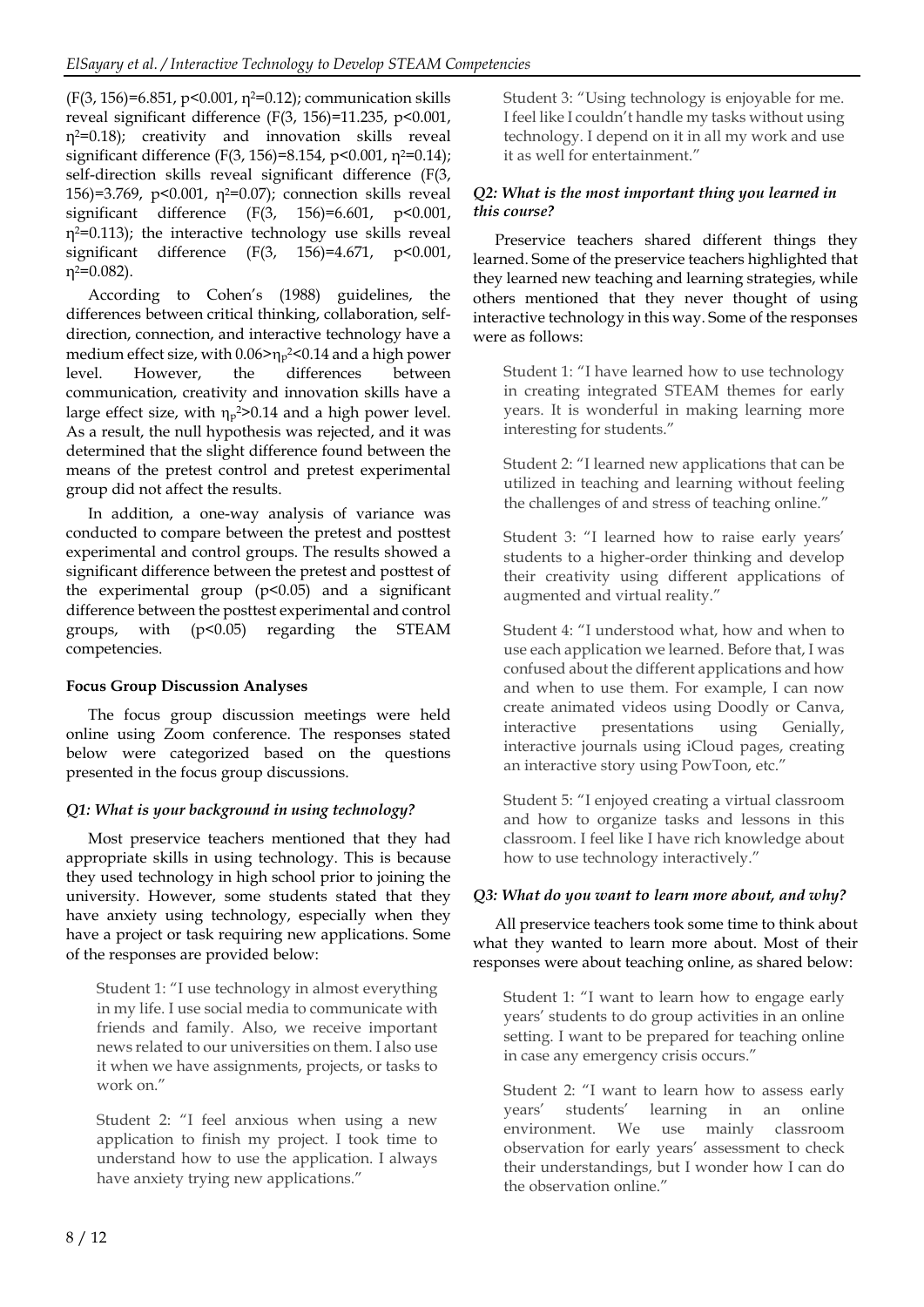Student 3: "Managing students in early years is challenging in face-to-face learning. In case we had to teach them online, how can we manage their behavior to engage them in learning and ensure that everyone is on task?"

Student 4: "I need to know how to engage students and convince parents to collaborate with their kids during the online learning."

# *Q4: Do you think using interactive technology apps improves your performance? Why?*

All preservice teachers agreed that they enjoyed their learning and felt that they improved after using interactive technology. Some of the responses are shared below:

Student 1: "I have enjoyed learning using interactive applications and felt the sense of achievement after every task I do and submit it. This gave me the motivation to learn more and try new interactive applications."

Student 2: "I felt more creative in the way I used technology. I liked how to create interactive tasks for early years and guide them to be active learners."

Student 3: "I feel that I am almost ready to teach either online, face-to-face or in a blended learning environment."

Student 4: "I feel my performance has been improved because using interactive applications allowed me to produce creative learning tasks. I received very positive feedback from my instructor. This gave me the confidence to use them again and try them in a different context."

# *Q5: How did you engage in this course? And what was the most creative part of your learning?*

Preservice teachers were excited to share their experiences in explaining the tasks they created collaboratively. In addition, they reflected and responded to each other about time they spent completing their tasks together. Some of the responses are shared below:

Student 1: "We have created an interactive story for early years using different applications such as iCloud Pages, Canva, and PowToon. We loved the idea of creating the story according to the theme we teach. Sometimes we can't find a story that is related to the theme we teach. However, we created it in the way we want and aligned it to the learning outcomes."

Student 2: "I liked how we created a virtual classroom and combined all the tasks in one place, where students and their parents can receive materials easily without getting distracted by many emails and paper printouts."

Student 3: "We have created interactive journals as a weekly reflection in our course. It was a nice experience as we don't only reflect in writing, we also provided videos, photos, and sometimes adding games as examples to support our opinions."

Student 4: "I liked almost everything, and all tasks we created were really creative. We felt as if we are not preservice teachers but designers who can design learning, rather than teaching."

# *Q6: In your opinion, what were the challenges you faced? Suggest ways to improve.*

Preservice teachers shared some challenges they faced. Some of their responses are as follows:

Student 1: "I felt challenged at the beginning of the semester when we used the applications for the first time. It took me some time for us to understand how to use them. Our instructor has recorded videos for us about how to use each of these applications."

Student 2: "We had many tasks and felt overwhelmed to finish them all on time. I recommend reducing the amount of reflection so we can focus more on using these applications and try to work in depth on various ways to use them."

Student 3: "I believe we need to have two weeks at the beginning of the semester to learn about different applications and their uses before starting our tasks. This will reduce the time wasted on understanding how to use new applications in learning tasks."

Student 4: "I recommend having other courses the same way we were taught this semester. The experience we had was wonderful, and we felt that we need more time to learn more applications and know how to apply them."

# **DISCUSSION**

# **The Impact of Using Interactive Technology**

The results showed that preservice teachers had developed their STEAM competencies using interactive technology. The same result occurred in a previous study by Chai et al (2020), who stated that technology in planning lessons was a reliable pedagogical approach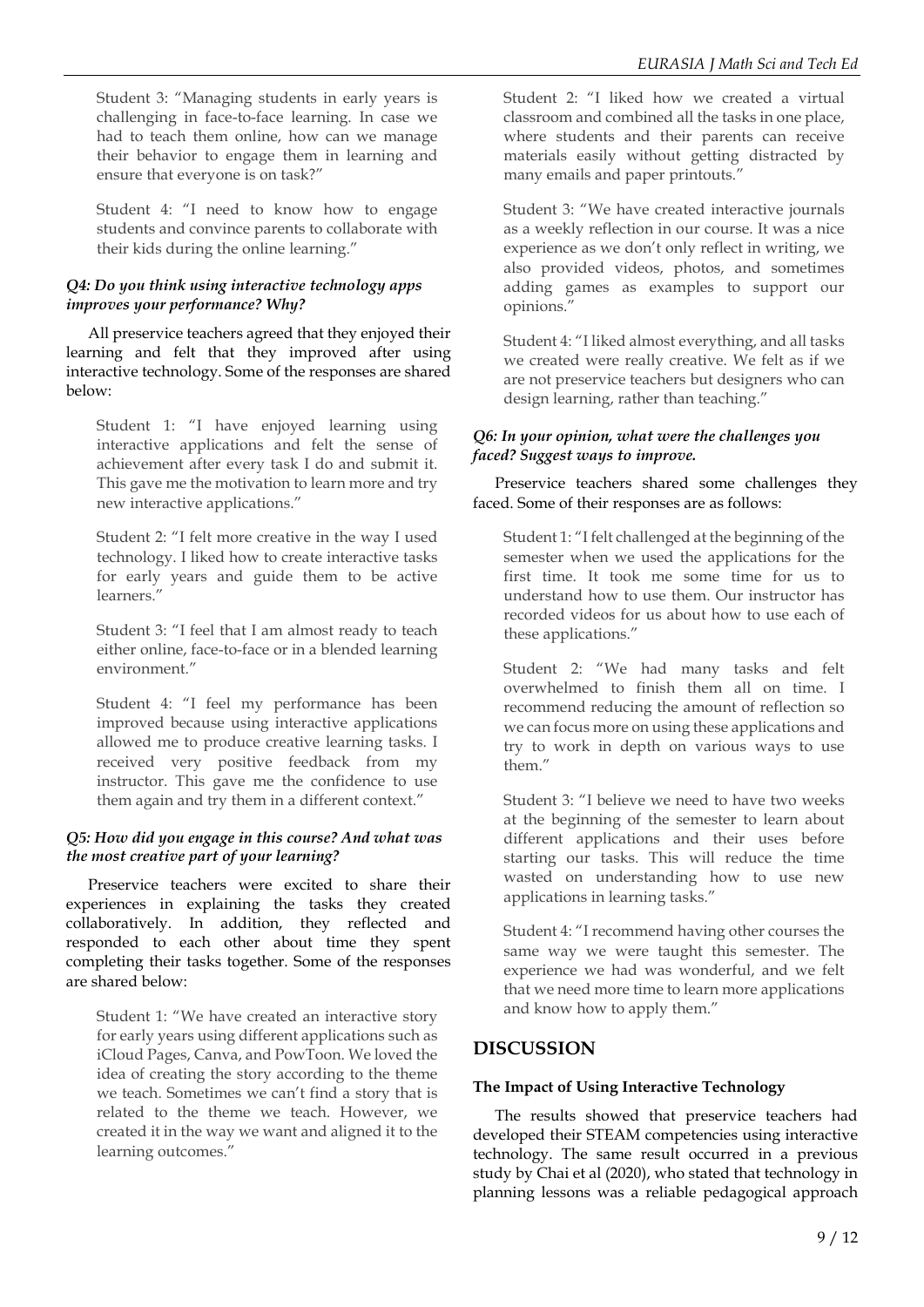that enhances teachers' competencies. The creativity and innovation competency showed a significant difference in the way preservice teachers used interactive technology. This was supported during the focus group discussion, where preservice teachers shared many examples about how they interactively used the technology to design interactive STEM lessons for early years. This was considered to be the transformative domain that was discussed by Capone and Lepore (2021). It was evident through the students' responses, where they felt they were designers of the learning environment. Aykanova et al. (2016) emphasized that learners become creative and innovative when they use the information, act as researchers, solve complex problems, and empathize with the users' needs in order to create innovative products that meet their needs. These are the sub-skills that were developed within the TPCK domains.

Also, the preservice teachers' communication and collaboration skills improved, and the results showed significant differences. During their discussions, they mentioned that most of their tasks were collaborative work, and the virtual communication between their peers and their instructor facilitated their learning. In addition, one of the comments mentioned that the recorded explanation videos created by the instructor helped them understand how to use the new interactive applications in the learning task and review the videos whenever needed.

On the contrary, Bowen et al. (2017) mentioned that the intensive use of digital connectivity can cause a sense of isolation. However, the results aligned with previous studies that emphasized that the interactive learning environment caused by interactive technology usage helped in establishing a friendly environment among learners (El Sayary, 2014).

The critical thinking skills also improved, as the survey results showed significant differences. This was evident as well through the focus group discussions, where preservice teachers mentioned that they were responsible for submitting weekly reflections in interactive journals. Students felt that they understood the various ways of using interactive technology, especially after doing their reflective statements using their interactive journals. They felt free to choose the method they were interested in to create their journals. This allowed them to do their work comfortably and creatively while meeting their learning needs. This result is compatible with Hirsh and Baronak (2020) and Rybakova et al. (2021), who emphasized that learners empathize, research, analyze, and design new products that meet their learners' needs.

Regarding self-direction skills, the results showed significant differences, which was also evident in the discussion. The preservice teachers were excited to share their experiences about how they created their tasks

using interactive applications. They mentioned many things, such as creating an interactive story for a specific theme they had created. They felt confident to create a story rather than find one that was not aligned with the theme. This result was confirmed by Abykanova et al. (2016), who highlighted that learners who used interactive technology were aware of themselves as learners and were able to direct their learning journey in an enhanced social process.

The results showed a significant difference as well in the areas of connection and the use of interactive technology. This was evident in the focus group discussion, where most of them shared many ideas about how they used the interactive applications to create their integrated themes for early years. They also shared how they used interactive applications in completing their tasks. Rybakova et al. (2021) emphasized the important use of interdisciplinary technology-enhanced learning that led learners to develop their STEAM competencies as they are able to connect between different concepts and subjects.

## **Preservice Teachers' Perceptions About Designing Integrated STEAM Curriculum Using Interactive Technology**

Preservice teachers had very positive experiences of using interactive technology to design the STEAM curriculum. They shared that at the beginning of the course, they had anxiety about using the technology. However, after completing the course, they felt more confident in using interactive technology. This was also evident in the results of the quantitative analysis of the data collected from the survey. This was confirmed by Hirsh and Baronak (2020), who stated that interactive technology led to an interactive learning environment where the stress and anxiety of using technology were reduced.

Levy (2007) highlighted that students' lack of interest in and dissatisfaction with online learning contributed to their dropout from e-learning courses. However, this was not noticed in the results of the current study, as students understood the importance of interactive technology in their learning through the STEAM tasks they designed. Preservice teachers mentioned that they did not feel that they were planning STEM tasks; they had the sense of designing creative tasks aligned to the learning outcomes. They shared that they created virtual classrooms with specific themes and provided different materials created in this classroom, such as animated videos, interactive stories, interactive presentations, and games. In addition, they explained different ways of using the interactive technology, such as creating interactive journals to use for their weekly reflection. They highlighted the benefits of the interactive journals, where they felt they could reflect in the way that suited them. As a result, some students reflected by using photos, gallery photos, recorded videos, and games. The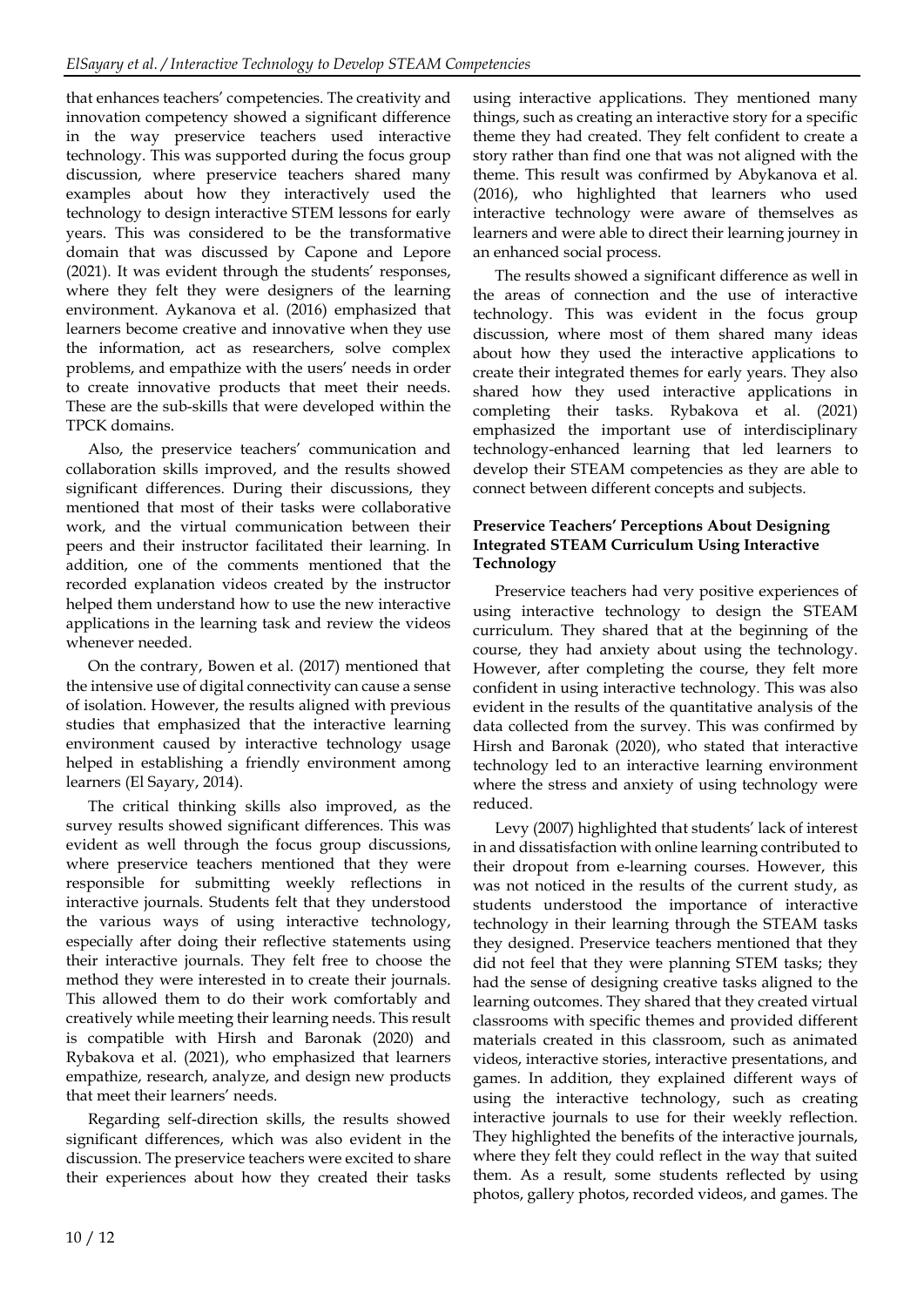interactive journals presented preservice teachers' reflections that proved their satisfaction in meeting their learning needs and styles. Many researchers emphasized the importance of using interactive technology such as video streaming, simulations, learning games, and augmented and virtual reality as tools that empower teachers and learners to acquire transferrable skills such as computational thinking, creativity and innovation, critical thinking, self-direction, collaboration, and communication (Soroka, 2018).

Preservice teachers shared many ideas about what they wanted to learn more about, the challenges they faced, and they gave overall suggestions. They mentioned that they want to learn more about managing early years' students in an online setting. They also wanted to learn more about strategies to assess early years' students during online learning. Preservice teachers wanted to learn more about ideas to engage parents and collaborate with them, for the sake of their students. The same challenge was highlighted in a previous study where early childhood classrooms received tablets or iPads that may or may not be relevant to curriculum outcomes and were not appropriately utilized to meet the learners' needs (Hirsh & Baronak, 2020).

The biggest challenge they faced was the time needed to accomplish their learning tasks. They felt overwhelmed with their tasks and the time needed to understand how to use the interactive applications. Preservice teachers suggested having other courses to learn using interactive technology and having two weeks at the beginning of the semester to learn about the interactive applications before starting their learning tasks. Researchers in previous studies have emphasized the need for revamping teacher education programs to focus on the use of interactive technology and to enhance in-service teachers' TPACK skills by providing a range of professional development programs (Abykanova et al., 2016; Daniela et al., 2018; Hirsh & Baronak, 2020; Rybakova et al., 2021; Scanlon et al., 2019).

# **CONCLUSIONS AND RECOMMENDATIONS**

The purpose of this study was to investigate to what extent preservice teachers are prepared to teach an integrated STEAM curriculum using interactive technology. The study results revealed that the preservice teachers developed their STEAM teaching skills using interactive technology in an early childhood education program. There was a significant difference in the way they used the technology before and after taking the interactive technology training. The transformative domain of integrating technology, pedagogy and content knowledge discussed by Capone and Lepore (2021) was followed in this study with the use of interactive technology applications. The participants

faced some challenges related to time management in understanding interactive technology in creating their tasks. They also found inconsistency in the way other courses were taught. It is highly recommended to revamp the undergraduate courses to integrate interactive technology in teaching and learning in order to avoid students' dropouts, as stated by Levy (2007). Education study programs should give more weight to technology use, especially in the wake of the COVID-19 quarantine, when face-to-face teaching and learning was suddenly shifted online. It was also recommended to create professional development training for instructors who teach preservice teachers. Instructors need to follow the transformative model of the technological pedagogical content knowledge in order to efficiently guide preservice teachers and avoid students losing interest and dropping out.

Further studies need to be conducted to focus on the instructors' perspectives about interactive technology in teaching and learning. In addition, other studies about the use of the design thinking process and the reflective process while using interactive technology should be considered. Preservice teachers' journals analysis is another tool that would add to the study in order to understand the level of reflection the participants reached after meeting their learning needs and styles.

**Author contributions:** All authors have sufficiently contributed to the study, and agreed with the results and conclusions.

**Funding:** No funding source is reported for this study.

**Declaration of interest:** No conflict of interest is declared by authors.

# **REFERENCES**

- Abykanova, B. Nugumanova, S. Yelezhanova, S. Kabylkhamit, Z., & Sabirova, Z. (2016). The use of interactive learning technology in institutions of higher learning. *International Journal of Environmental & Science Education, 11*(18), 12528- 12539.
- Bowen, G., Gordon, N., & Chojnacki, M. (2017). Advocacy through social media: Exploring student engagement in addressing social issues. *Journal of Higher Education Outreach and Engagement, 21*(3), 5- 30[. https://eric.ed.gov/?id=EJ1156183](https://eric.ed.gov/?id=EJ1156183)
- Capone, R., & Leopre, M. (2021). From distance learning to integrated digital learning: A fuzzy cognitive analysis focused on engagement, motivation, and participation during COVID‐19 pandemic. *Technology, Knowledge and Learning*. <https://doi.org/10.1007/s10758-021-09571-w>
- Chai, C. S., Rahmawati, Y., & Jong, M. S. (2020). Indonesian science, mathematics, and engineering preservice teachers' experiences in STEM-TPACK design-based learning. *Sustainability, 12*(21), 9050. <https://doi.org/10.3390/su12219050>